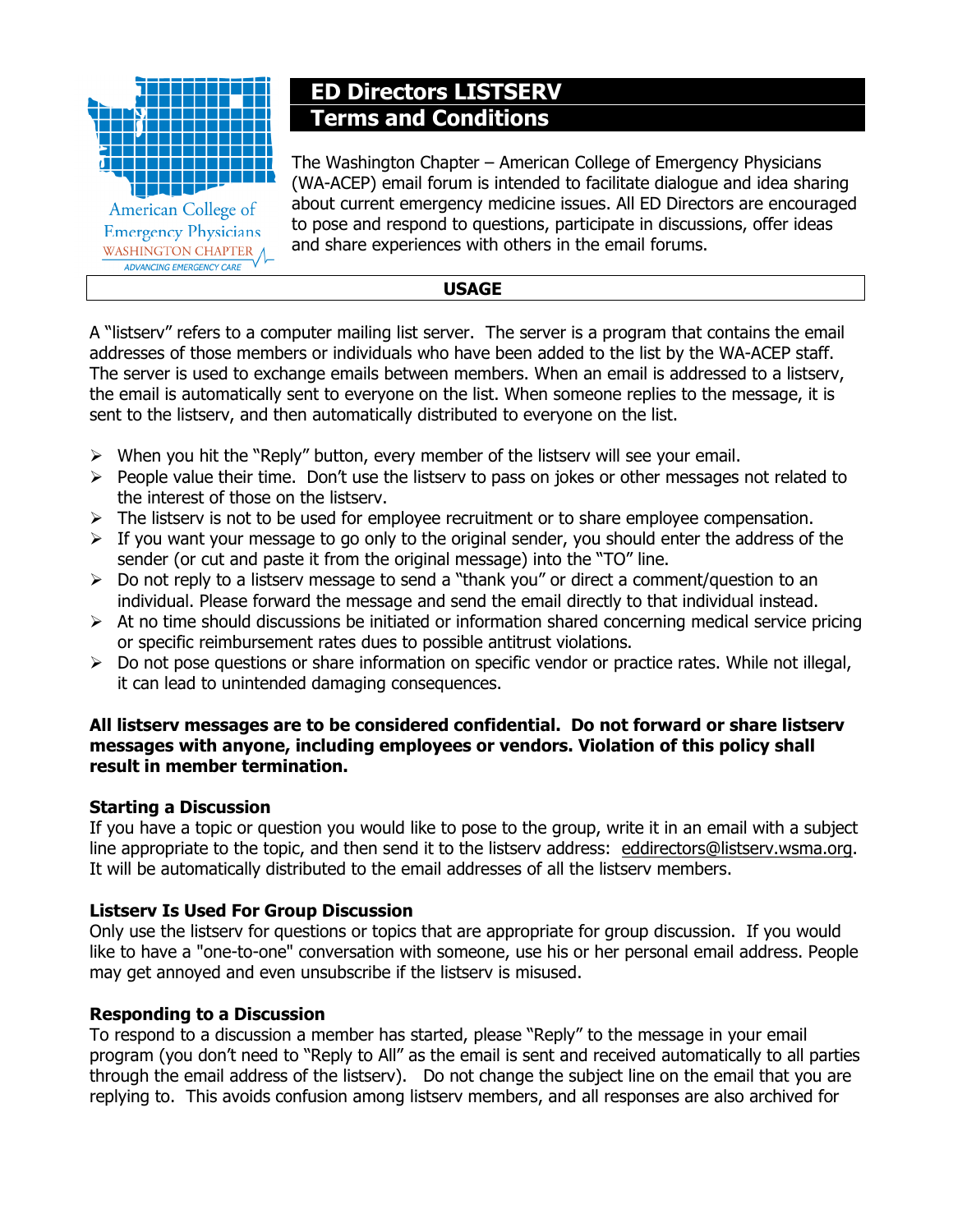future use by listserv members under the subject title. When responding, please reply to the last message sent, in order to keep the responses in chronological order.

#### Subject Changes

If you want to change the subject of a discussion, do not reply to a previous email, but instead send a brand new email to the listserv address, with the new topic in the subject line. This avoids confusion to those receiving and replying to discussions, and also when searching through archived discussions later on, as archived messages are sorted by subject line topic.

#### Managing Message Load

It may be helpful to create a rule or filter to send all email from eddirectors@listserv.wsma.org into a folder dedicated to listerv email.

#### Complaints and Concerns

If you have any concerns or complaints about the listserv or someone on the listserv, please contact WA-ACEP staff or a board member. Please don't post such messages to the list.

#### To be added to a ED Directors Listserv

If you are an ED Director and wish to be added, send an email to plp@wsma.org. Please provide your name, hospital or medical group, and the email address that you plan to use to receive and send listserv messages.

# ADDITIONAL TERMS AND CONDITIONS

In order to participate on the WA-ACEP Listserv you must agree to the following terms and conditions. Violations of the following listserv terms and conditions will result in immediate termination of listserv privileges.

- $\triangleright$  At no time should discussions be initiated or information shared concerning medical service pricing or specific reimbursement rates due to possible antitrust violations. As the provider of the email forums, WA-ACEP strives to ensure that it and its members do not facilitate anticompetitive practices.
- $\triangleright$  Do not send messages with any defamatory, abusive, profane, threatening, offensive, or anticompetitive information.
- $\triangleright$  All listserv messages are to be considered confidential. **Do not forward or share listserv** messages with anyone, including your employees. This forum is intended to be a professional venue where colleagues can openly share ideas and concerns. Violation of this policy shall result in member termination.
- $\triangleright$  Identify yourself and group with each listserv message that you send.
- $\triangleright$  Do NOT use the listserv for employment recruitment purposes. Please post an ad on the WA-ACEP Job Watch webpage.
- $\triangleright$  Be careful NOT to use the e-mail forums as a marketing channel for products or services.
- $\triangleright$  Do not include any information or other material protected by copyright without the prior written permission of the copyright owner.